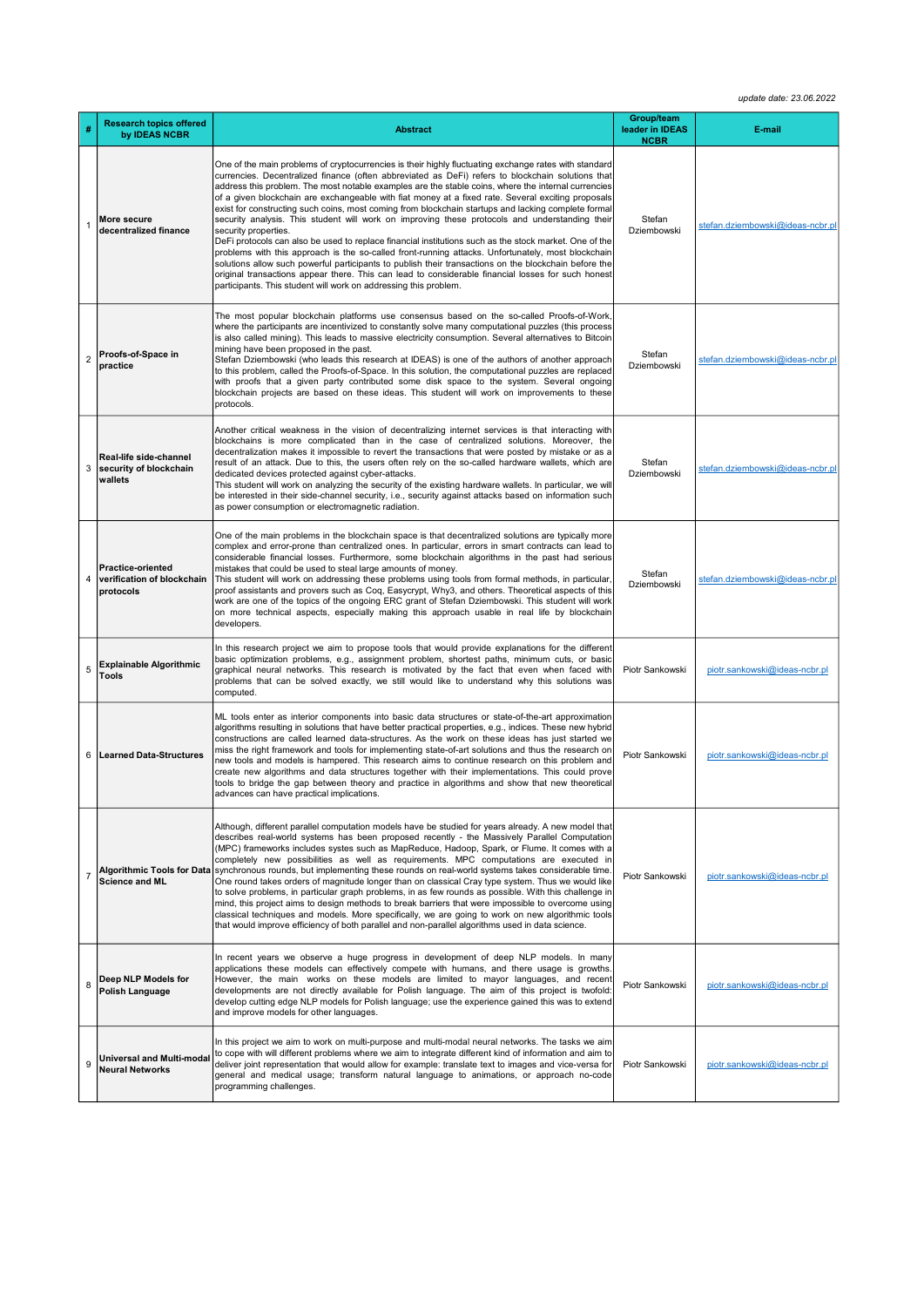| 10 | <b>Adversarial Social</b><br><b>Network Analysis</b>                            | How can individuals and communities protect their privacy against social network analysis<br>techniques, algorithms and other tools? How do criminals or terrorists organizations evade detection<br>by such tools? Under which conditions can these tools be made strategy proof? These fundamental<br>questions have recently attracted increasing attention in the literature as a new paradigm for social<br>network analysis, whereby the strategic behaviour of network actors is explicitly modeled.<br>Addressing this research challenge has various implications. For instance, it may allow two<br>individuals to keep their relationship secret or private. It may also allow members of an activist group<br>to conceal their membership, or even conceal the existence of their group from authoritarian<br>regimes. Furthermore, it may assist security agencies and counter terrorism units in understanding<br>the strategies that covert organizations use to escape detection, and give rise to new strategy-proof<br>countermeasures.                                                                                                                                                                                                                                                                                                                                                                                                                                                                                                                                                                                                                                                                                                                                                                                                                                                                                                                                                                                                                                                                                                                                                                                                         | Tomasz Michalak        | tomasz.michalak@ideas-ncbr.pl |
|----|---------------------------------------------------------------------------------|-------------------------------------------------------------------------------------------------------------------------------------------------------------------------------------------------------------------------------------------------------------------------------------------------------------------------------------------------------------------------------------------------------------------------------------------------------------------------------------------------------------------------------------------------------------------------------------------------------------------------------------------------------------------------------------------------------------------------------------------------------------------------------------------------------------------------------------------------------------------------------------------------------------------------------------------------------------------------------------------------------------------------------------------------------------------------------------------------------------------------------------------------------------------------------------------------------------------------------------------------------------------------------------------------------------------------------------------------------------------------------------------------------------------------------------------------------------------------------------------------------------------------------------------------------------------------------------------------------------------------------------------------------------------------------------------------------------------------------------------------------------------------------------------------------------------------------------------------------------------------------------------------------------------------------------------------------------------------------------------------------------------------------------------------------------------------------------------------------------------------------------------------------------------------------------------------------------------------------------------------------------------|------------------------|-------------------------------|
| 11 | <b>Game-Theoretic Aspects</b><br>of Blockchain<br><b>Technologies</b>           | The blockchain is a game changing technology and as such it has attracted enormous interest from<br>both academia and industry. While there are countless potential application of blockchain, almost all<br>of them share a common feature: the parties that use it are assumed to be, in principle, self-<br>interested utility maximizing individuals. Given this, many aspects related to the blockchain<br>technology should be analysed using the aparatus of game theory. These include such issues like:<br>selfish mining, majority attacks and Denial of Service attacks, computational power allocation,<br>reward allocation, and pool selection, and energy trading. While the literature that analyses game-<br>theoretic aspects of blockchain is growing, there are many interesting open questions that have not<br>yet been answered in a satisfactory way. For instance: how to design rules that lead to the<br>development of payment channel networks that are secure, reliable and efficient.                                                                                                                                                                                                                                                                                                                                                                                                                                                                                                                                                                                                                                                                                                                                                                                                                                                                                                                                                                                                                                                                                                                                                                                                                                              | <b>Tomasz Michalak</b> | tomasz.michalak@ideas-ncbr.pl |
| 12 | <b>Stackelberg Games for</b><br><b>Security</b>                                 | Various global threats, including terrorism, drug and human trafficking have led the researchers to<br>look for more efficient way to utilize security resources. An interesting approach that delivered<br>surprisingly good results is based on game theory. Instead of deploying security forces by expert<br>decisions, an optimal solution of an appropriately constructed security game is used. This approach<br>- based on Stackelberg Security Games - has proven to deliver substantially better results. It has<br>been applied in numerous places in the USA (Los Angeles International Airport, the US Federal Air<br>Marshals Service, Boston harbour) and all over the world (to endangered species in natural parks).<br>In this research line, we would like to deploy such solutions in Poland. To this end, given the<br>increasing number of threats and their changing nature, there is a need to extend the current theory<br>of Stackelberg Security Games as well as the algorithms to compute them. We plan to deploy<br>potential results in various critical places in Poland.                                                                                                                                                                                                                                                                                                                                                                                                                                                                                                                                                                                                                                                                                                                                                                                                                                                                                                                                                                                                                                                                                                                                                         | <b>Tomasz Michalak</b> | tomasz.michalak@ideas-ncbr.pl |
|    | <b>Explainability of Machine</b><br>13 Learning Models Based<br>on Game Theory  | One of the key research challenges regarding machine learning models is their explainability. When<br>high-value decisions are taken, e.g., in medical diagnostic, understanding why a model made a<br>specific prediction is often as important as the prediction's accuracy. Thus we need to develop<br>methods to interpret the model's results in a transparent way so that humans are willing to follow<br>model recommendations. As a result, recently, there has been a growing interest in the feature<br>attribution problem, where, given some specific input x of features, one would like to attribute the<br>model's prediction f(x) to the individual features. One of the most popular approaches to interpreting<br>model predictions uses methods originating from cooperative game theory that are called solution<br>concepts or values. They measure the importance of each player in, or contribution to, a coalitional<br>game. While there exist many ways in which the importance of each player can be evaluated, some<br>solution concepts are considered more fundamental than others due to underlying axiom systems<br>that uniquely determine them. One important game-theoretic solution concept that attracted a lot of<br>attention in the context of explainability is the Shapley value popularized by the SHAP library in<br>python. However, the Shapley value is not the only solution concept that has been advocated for<br>interpreting model predictions. Some papers suggest using other values. Each value has its own<br>unique characteristics and should be used for specific applications and types of machine learning<br>models. It is then a very pressing to do a thorough study of game-theoretic solution concepts for<br>explainability of machine learning models. The challenge involves: (a) the study of theoretical<br>aspects of applying various game-theoretic solution concepts; (b) the computational analysis----given<br>the inherent computational challenges related to game-theoretic solution concepts it is paramount to<br>look for tractable approaches to the problem; and (c) experimental analysis in chosen applications;<br>and (d) possible implementation as a software library. | <b>Tomasz Michalak</b> | tomasz.michalak@ideas-ncbr.pl |
|    | Continual learning of<br>neural networks                                        | Despite the recent successes in the fields of image, text, and sound processing, based on neural<br>networks, adapting the models to changing data conditions still poses a significant challenge.<br>Continual learning is a discipline that deals with the problem of changing the characteristics of the<br>data used to train a model over time. The most important challenge is catastrophic forgetting, which<br>causes the model learned sequentially on two datasets to lose its accuracy on the former with<br>training on the latter. The project will develop methods for training deep neural networks that can<br>address the problem of forgetfulness and create new application possibilities for continual learning.                                                                                                                                                                                                                                                                                                                                                                                                                                                                                                                                                                                                                                                                                                                                                                                                                                                                                                                                                                                                                                                                                                                                                                                                                                                                                                                                                                                                                                                                                                                              | Tomasz Trzciński       | phd@ideas-ncbr.pl             |
| 15 | Learning data<br>representations for<br>computer vision and<br>machine learning | Various data representations are crucial for solving multiple real-life applications, including<br>autonomous driving, robot manipulations and language processing. In this project, we plan to<br>develop novel methods for learning data representations leveraging neural network architectures.<br>We will focus specifically on visual and multimodal representations and investigate methods using<br>supervised and unsupervised (e.g. generative) models to that end.                                                                                                                                                                                                                                                                                                                                                                                                                                                                                                                                                                                                                                                                                                                                                                                                                                                                                                                                                                                                                                                                                                                                                                                                                                                                                                                                                                                                                                                                                                                                                                                                                                                                                                                                                                                     | Tomasz Trzciński       | phd@ideas-ncbr.pl             |
| 16 | Zero-waste machine<br>learning                                                  | The computations run by contemporary machine learning models to process the increasing amount<br>of data come at an enormous price of long processing time, high energy consumption and large<br>carbon footprint generated by the computational infrastructure. Moreover, neural networks become<br>increasingly complex, which leads to high monetary costs of their training and hinders the<br>accessibility of research to less privileged communities. Existing approaches to reduce this burden<br>are either focused on constraining the optimization with a limited budget of computational resources<br>or they attempt to compress models. In this project, we plan to look holistically at the efficiency of<br>machine learning models and draw inspiration to address their main challenges from the green<br>sustainable economy principles. Instead of limiting training of machine learning models, we want to<br>ask a different question: how can we make the best out of the information, resources and<br>computations that we already have access to? Instead of constraining the amount of computations<br>or memory used by the models, we focus on reusing what is available to them: computations done in<br>the previous processing steps, partial information accessible at run-time or knowledge gained by the<br>model during previous training sessions in continually learned models.                                                                                                                                                                                                                                                                                                                                                                                                                                                                                                                                                                                                                                                                                                                                                                                                                                             | Tomasz Trzciński       | phd@ideas-ncbr.pl             |